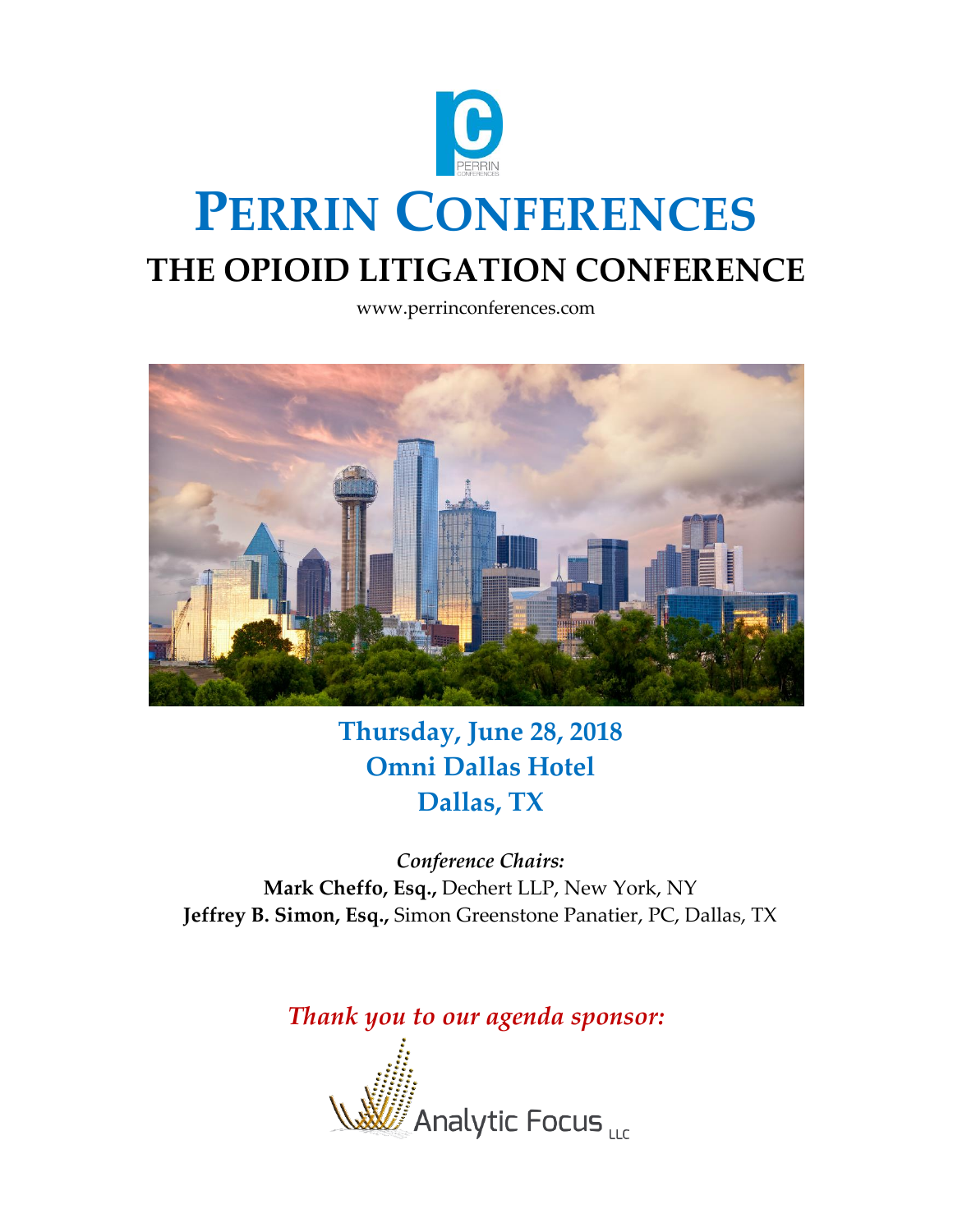## PERRIN CONFERENCES The Opioid Litigation Conference Thursday, June 28, 2018 Dallas, TX

#### **8:00 AM: Registration & Breakfast** *(located in Dallas Foyer C)*

#### **8:45 AM: Welcome & Opening Remarks**

**Mark Cheffo, Esq.,** Dechert LLP, New York, NY **Jeffrey B. Simon, Esq.,** Simon Greenstone Panatier, PC, Dallas TX

#### **9:00 AM: Overview of the Opioid Epidemic**

- What are opioids and how do they affect the brain?
- Addiction vs. physical dependence
- Best treatment options for opioid addiction

**Anna Lembke, M.D.,** Associate Professor of Psychiatry and Behavioral Sciences, Stanford University Medical Center, Stanford, CA

#### **9:30 AM: Update and Status of the Opioid Litigation**

- Sobering facts about the Opioid crisis: Statistics on Opioid use, overdoes and its impact on U.S. human health
- National update on Opioid lawsuit filings: similarities and differences to tobacco litigation
- RICO Claims

**Reagan E. Bradford, Esq.,** The Lanier Law Firm, Houston, TX **Peter R. Kelso,** Principal, Roux Associates, Inc., Arlington, VA **Christina Marinakis, J.D., Psy.D**., Director of Jury Research, Litigation Insights, Overland Park, KS **Mark Pifko, Esq.,** Baron & Budd, P.C., Encino, CA

**10:15 AM: Break**  *Sponsored by: HG Litigation*

**10:30 AM: Texas MDL vs National MDL and Potential Theories of Case Development**

**Michael Gallagher, Esq.,** The Gallagher Law Firm, LLC, Houston, TX

**10:45 AM: State Court Litigation**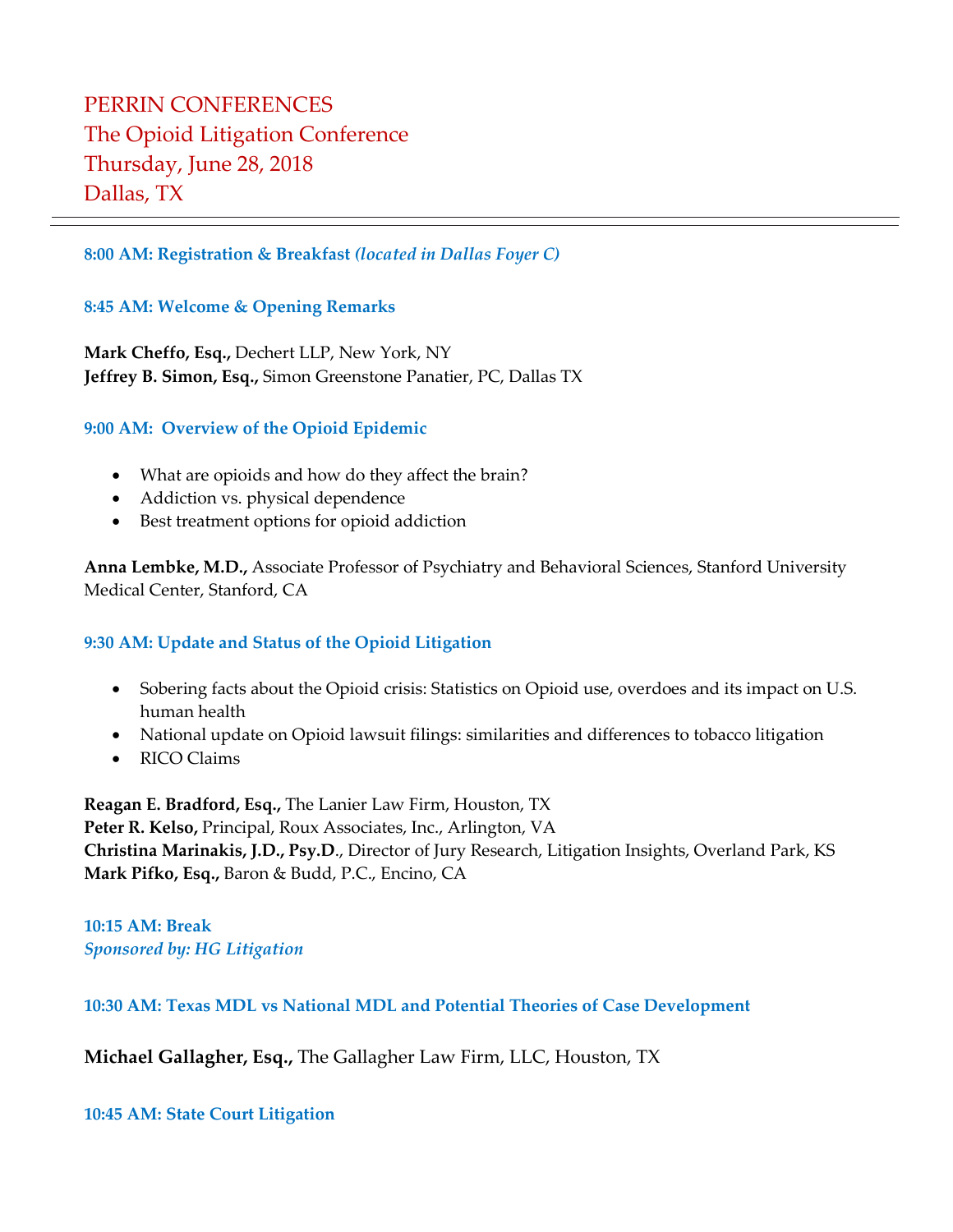**Marc J. Bern, Esq.,** Marc J. Bern & Partners LLP, New York, NY **Amy Carter, Esq.,** Simon Greenstone Panatier, PC, Dallas TX **Shelly Sanford, Esq.,** Watts Guerra LLP, Austin, TX

## **11:45 AM: Perspectives on the Development of an Opioid Health Crisis**

**David Egilman, MD MPH,** Clinical Professor of Family Medicine, Brown University, Providence, RI

#### **12:00 PM: The Medical Perspective**

• Pain management and prescribing Opioids

**Geralyn Datz, PhD,** Health & Pain Psychologist, Southern Behavioral Medicine Associates, PLLC, Hattiesburg, MS

#### **12:30 PM: Networking Lunch** *(located in Dallas A)*

## **1:30 PM: The Appropriateness of Nuisance as a Remedy**

**Jay Henderson, Esq.,** Fibich, Leebron, Copeland & Briggs, Houston, TX **Shayna E. Sacks, Esq.,** Napoli Shkolnik PLLC, New York, NY

## **2:00 PM: The Insurance Coverage Update**

- Whether the lawsuits seek damages for "bodily injury" (or property damage) caused by an "occurrence," as set forth in most commercial general liability policies;
- Whether the lawsuits seek "damages," based on the definition of "damages" in various insurance policy forms;
- The application of various exclusions, including intentional acts exclusions and known loss
- The application of related claim, batch, or integrated occurrence language in various policy forms
- The impact of the MDL

**Christopher R. Carroll, Esq.,** Kennedy CMK LLP, Basking Ridge, NJ **Michael A. Hamilton, Esq.,** Goldberg Segalla, Philadelphia, PA **James R. Murray, Esq.,** Blank Rome LLP, Washington, DC

## **2:45 PM: The Evolution of Insurance Coverage Issues for the Opioid Litigation**

• Distinctions in the underlying lawsuits that we have seen from the beginning of the crisis to the current date, which may provide a basis to categorize the lawsuits as potentially covered, or not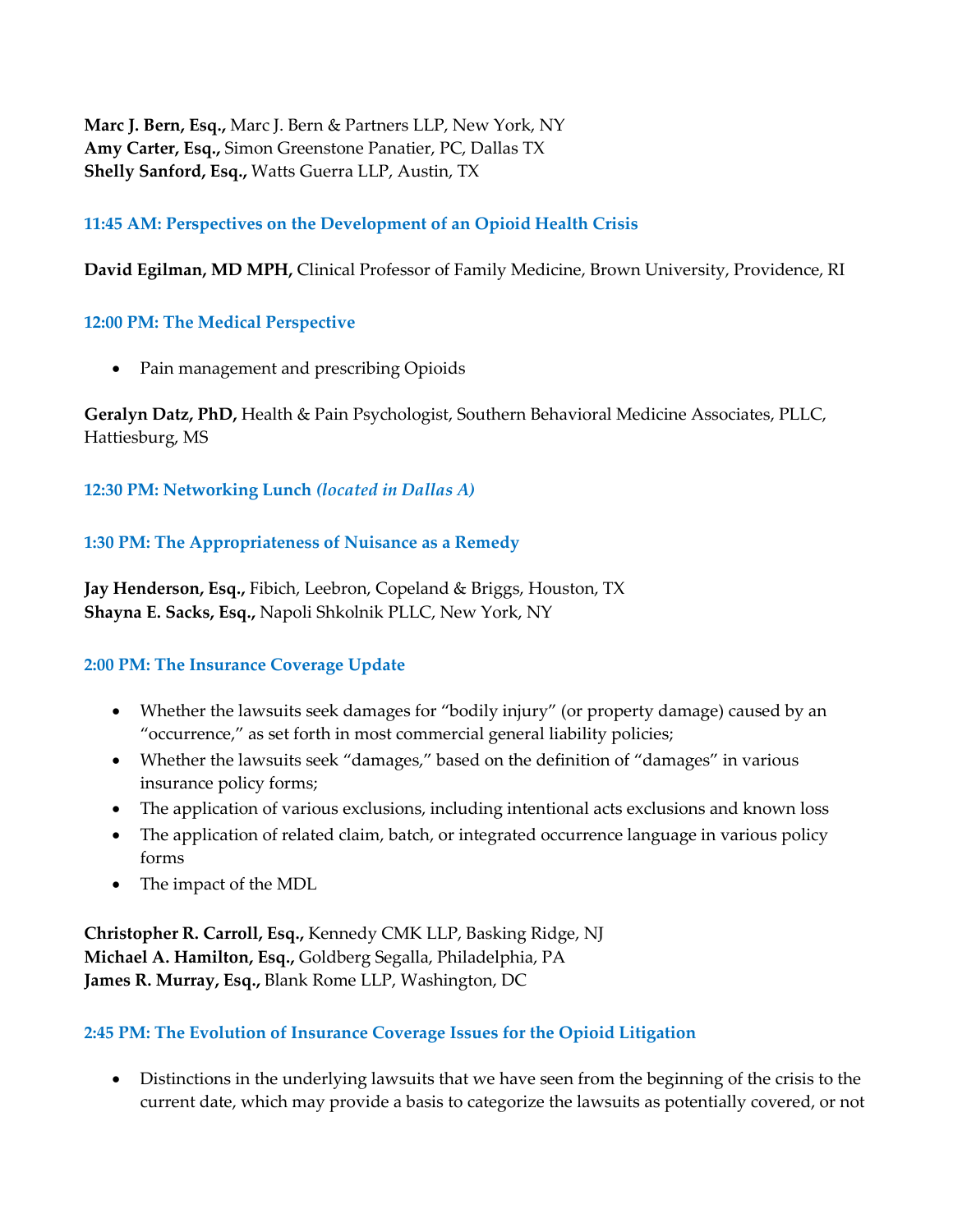covered, for coverage purposes, and court rulings on insurance coverage cases that we have seen based on these distinctions;

• The insurance market's response to notices of claims for opioid lawsuits, including the issuance of various specific exclusions by endorsement, including products exclusions and drug and pharmaceutical exclusions, and other policy changes.

**Jodi S. Green, Esq.,** Nicolaides Fink Thorpe Michaelides Sullivan LLP, Los Angeles, CA **Margot L. Green,** Senior Counsel, Complex Claims, Markel Corporation, Hamilton, Bermuda

**3:15 PM: Break** 

**3:30 PM: Cascading Impacts of the Opioid Crisis on Cities and Counties**

**Charles D. Cowan Ph.D.,** CEO, Co-Managing Member, Analytic Focus, LLC, San Antonio, TX

**3:40 PM: Rethinking Strategy: Telling the Corporate Story** 

• What are the challenges companies are facing?

**Mark Cheffo, Esq.,** Dechert LLP, New York, NY

**Allen E. Lockerman, IV,** Hawkins Parnell Thackston & Young LLP, Atlanta, GA **Kimberly Solomon, Esq.,** Hawkins Parnell Thackston & Young LLP, Austin, TX

**4:30 PM – 5:30 PM: Networking Cocktail Reception** *(located in Dallas Foyer A)*

\**Speakers & Agenda are subject to change*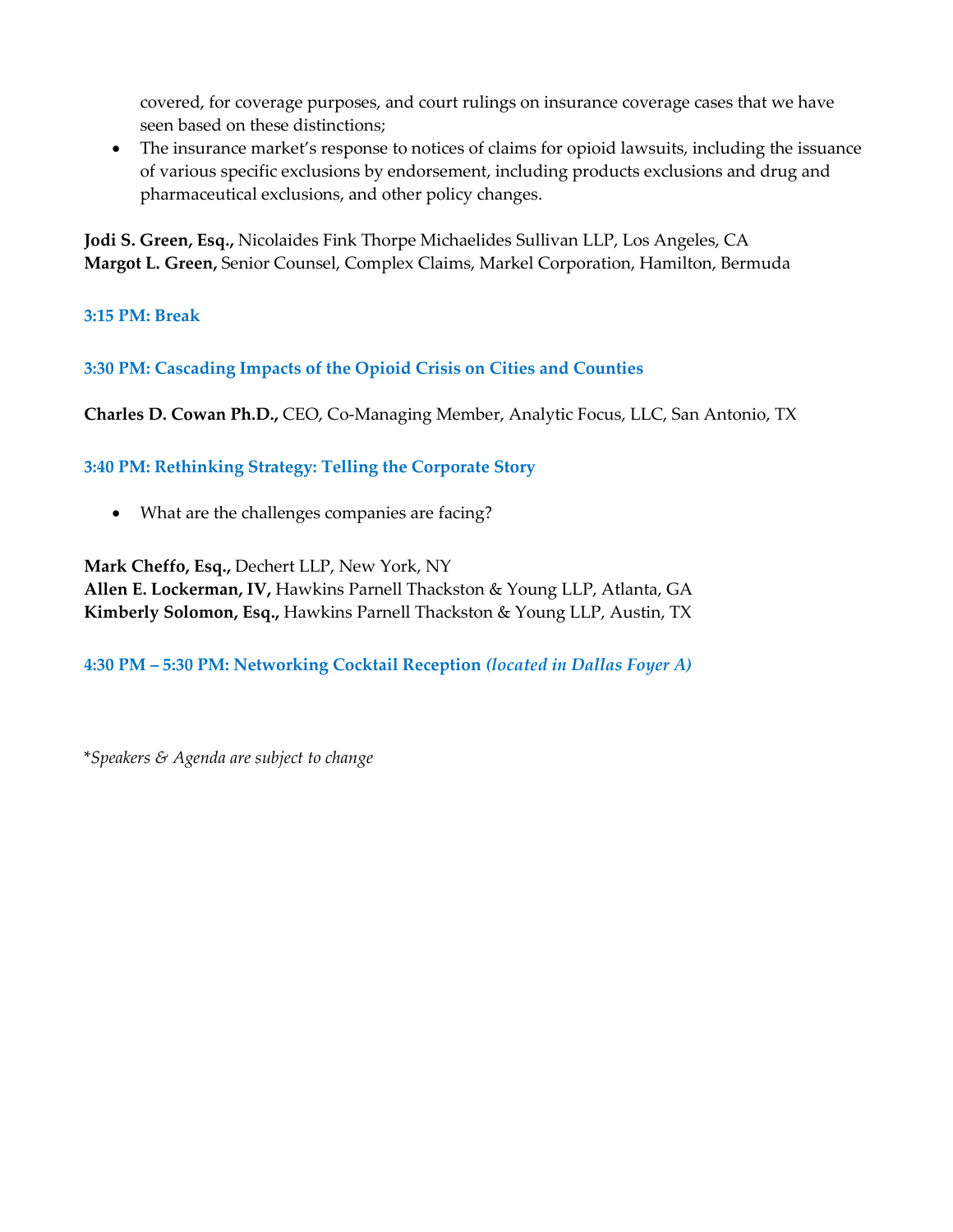# PERRIN CONFERENCES The Opioid Litigation Conference

**Thursday, June 28, 2018 Omni Dallas Hotel 555 S. Lamar Dallas, TX 75202**

*Conference Details and Information:*

## **REGISTRATION**

#### **Registration Cost: \$895.**

All in-house counsel and insurance professionals receive complimentary registration at Perrin Conferences live programs. Contact Bethany Corio (bcorio@perrinconferences.com) 610-220-1817 or Lynnsey Perrin (lperrin@perrinconferences.com) 610-804-6165 to register at the complimentary rate.

#### **Register Online:**

<https://www.perrinconferences.com/conferences/the-opioid-litigation-conference-2018/>

#### **Register by Mail/E-mail:**

Complete the Mail-In Registration Form at the end of brochure. *Mail to:* Perrin Conferences 214 Orchard Way Wayne, PA 19087

*Scan & Email Form to:* [bcorio@perrinconferences.com](mailto:bcorio@perrinconferences.com) or [lperrin@perrinconferences.com](mailto:lperrin@perrinconferences.com)

#### **Register by Phone:**

| Lynnsey Perrin | 610-804-6165 | lperrin@perrinconferences.com |
|----------------|--------------|-------------------------------|
| Bethany Corio  | 610-220-1817 | bcorio@perrinconferences.com  |

Each registration includes private website access to course materials and admission to all networking events including breakfasts, refreshment breaks and cocktail receptions. *Group discounts available, please inquire.*

#### HOTEL ROOM BLOCK

**Omni Dallas Hotel** 555 S. Lamar Dallas, TX 75202

To reserve a room at our discounted group rate, please call Omni Dallas Hotel reservations department at 1-800-THE-OMNI and reference Perrin Conferences. The discounted group rate is \$219 per night. Reservations must be made prior to Wednesday, June 6<sup>th</sup>.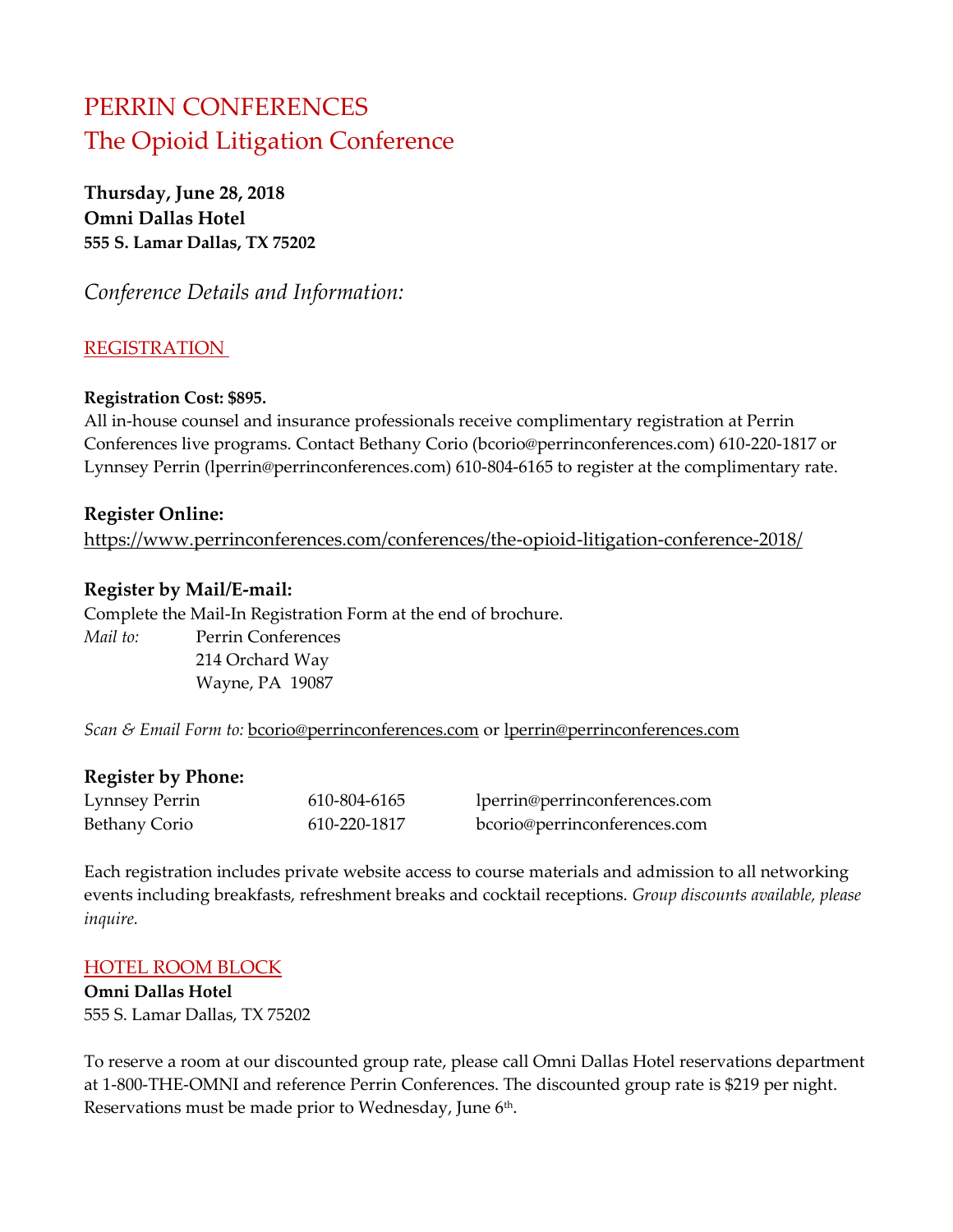#### **The Ritz-Carlton Hotel** 2121 McKinney Avenue Dallas, TX 75201

To reserve a room at our discounted group rate, please call Ritz-Carlton Hotel reservations department at 1-800-960-7082 and reference Perrin Conferences. The discounted group rate is \$309 per night. Reservations must be made prior to Thursday, June 21st.

## CLE CREDIT INFORMATION

This conference will provide CLE credits. Please send requests for state specific accreditation to Katie Milnes [\(kmilnes@perrinconferences.com\)](mailto:kmilnes@perrinconferences.com).

## CANCELLATION POLICY

If you cannot attend the conference, please notify us prior to June 14, 2018 and we will refund your fee. Cancellations received after this date and no-shows are subject to a \$200 administrative fee. You may enroll a substitute at any time before the conference starts.

## FINANCIAL AID POLICY

Perrin Conferences is dedicated to providing high-quality continuing legal education to attorneys interested in course offerings. Program registrants who are unable to afford registration fees due to financial hardship may apply for a complete registration waiver or reduction in fee. Factors to be considered include employment status and annual income. Please send a written letter to Lynnsey Perrin addressing your financial situation for consideration. All requests must be submitted 14 days prior to the start of the program and are kept confidential.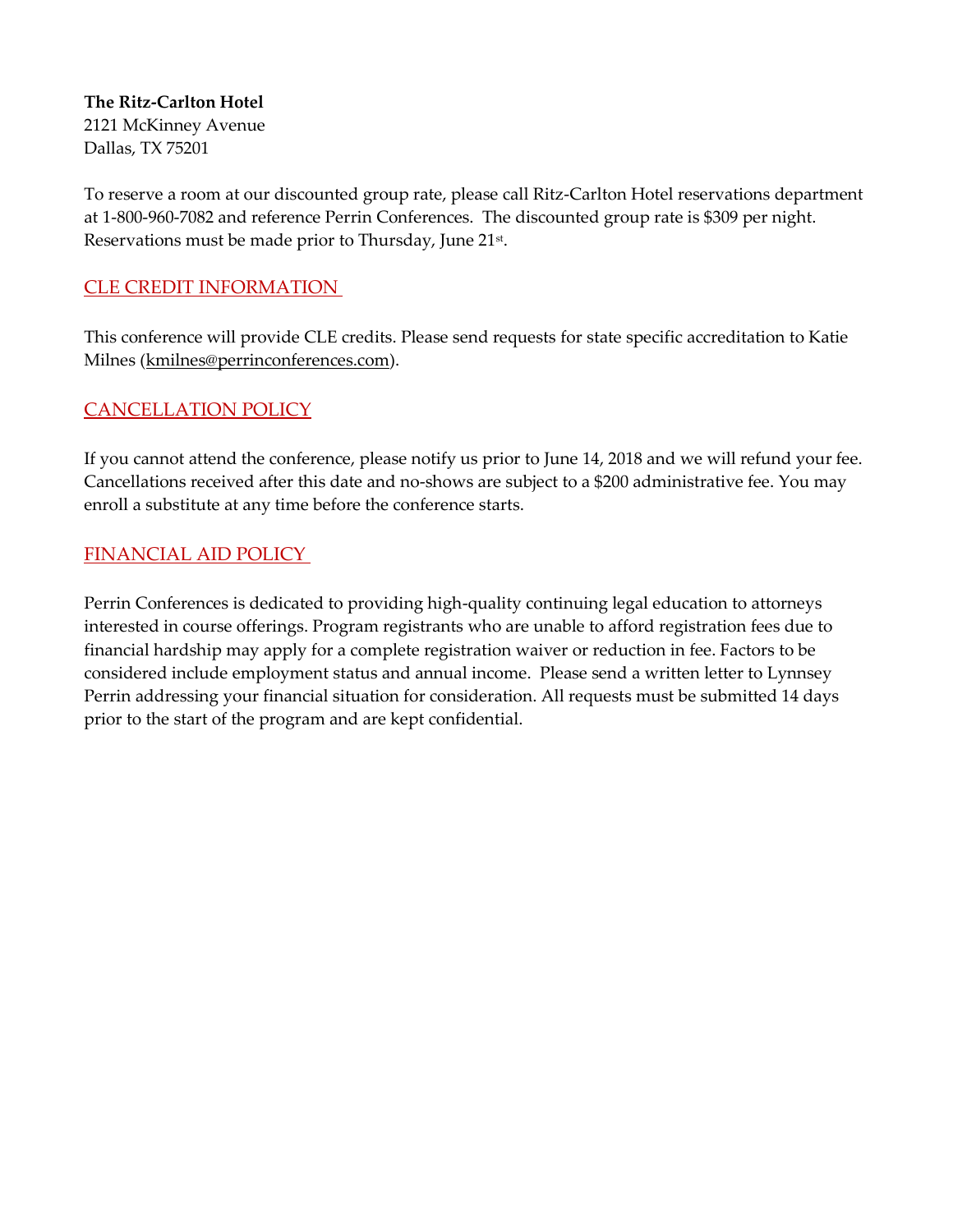## THANK YOU TO OUR SPONSORS & PARTNERS



HART MELAUGHLIN & ELDRIDGE CHICAGO